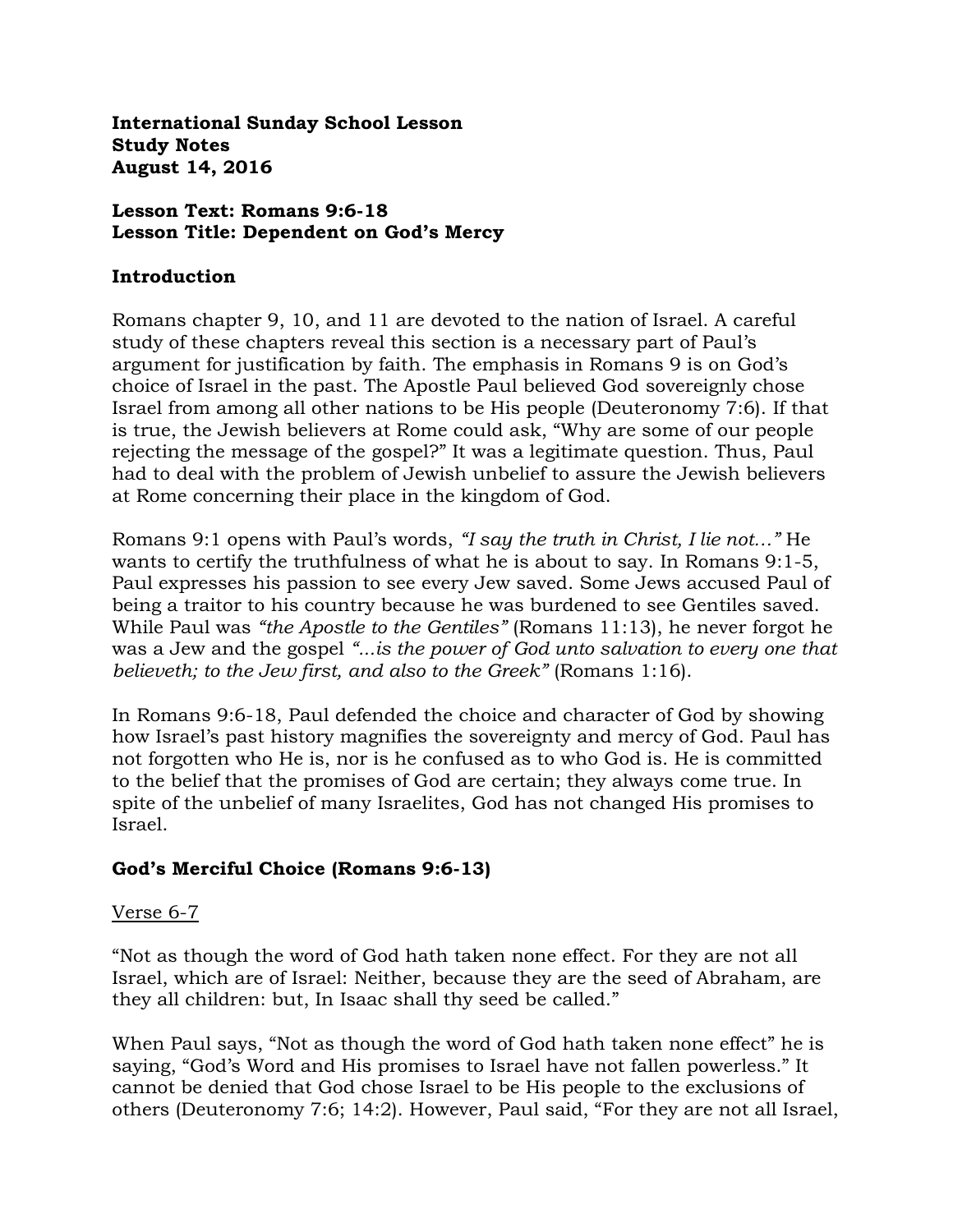which are of Israel" meaning just because one was born a Jew does not mean they are saved. Salvation takes faith in the Messiah. Nor are they saved because they "are the seed of Abraham" or, Abraham's descendants. God's choice is involved in who is in the family of God by faith. He chose this to happen through "Isaac" for He said, "In Isaac shall thy seed be called."

Abraham had two sons, one named Ishmael through Hagar and one named Isaac through Sarah. God's sovereignly chosen plan to send Messiah and salvation would come through "Isaac" the younger of the two boys, not "Ishmael." This was God's choice, not man's.

### Verse 8

"That is, They which are the children of the flesh, these are not the children of God: but the children of the promise are counted for the seed."

"They which are the children of the flesh" is a reference to earthly descendants of Abraham. "These," the earthly descendants of Abraham, "are not the children of God," or the spiritual seed through which Messiah would be born. Only "the children of the promise," through Isaac are regarded as "the seed" or descendants of Abraham.

### Verse 9

"For this is the word of promise, At this time will I come, and Sara shall have a son."

Paul quotes from Genesis 18:10, *"I will certainly return unto thee according to the time of life; and, lo, Sarah thy wife shall have a son. And Sarah heard it in the tent door, which was behind him."* This promise means although Abraham had fathered a son by Hagar, the handmaiden of Sarah, nevertheless Isaac, the son of Sarah, would be born in fulfillment of a promise which seemed so unlikely it provoked Sarah to laughter (Genesis 18:12).

Although Isaac, the "son" of Abraham by "Sara" was not the firstborn son, he was God's choice as the son through whom the promises of God would be fulfilled. Paul is making his point that the "promise" of God, not the bodily descent, is what determines relationship to Abraham.

#### Verse 10-11

"And not only this; but when Rebecca also had conceived by one, even by our father Isaac; (For the children being not yet born, neither having done any good or evil, that the purpose of God according to election might stand, not of works, but of him that calleth;)"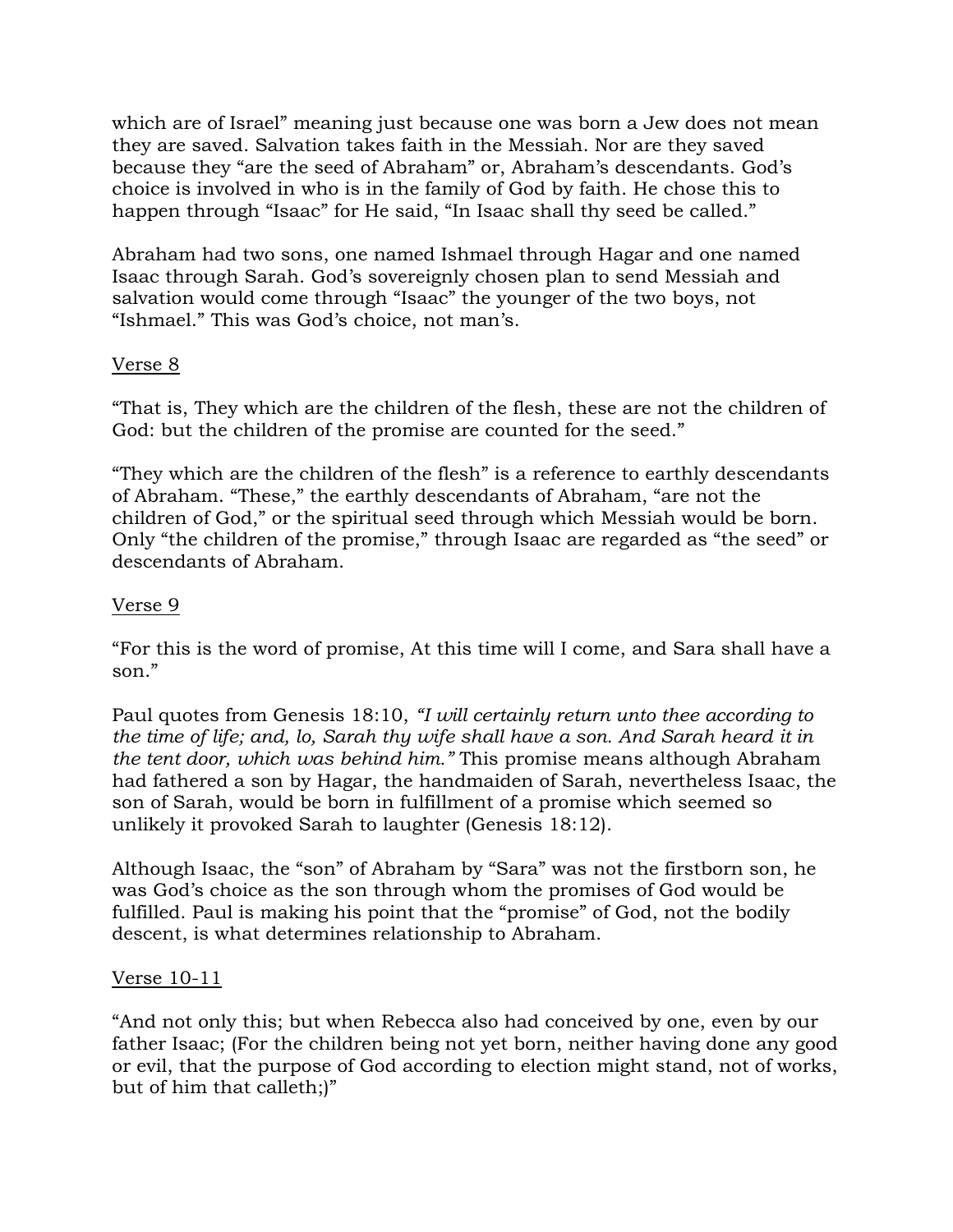After hearing "election" (choice) of grace through Isaac, Paul provides a second example of God's "election" through the birth of "Esau" and "Jacob. "And not only this…" means, in addition to the example of Isaac and Ishmael, there is the example of "Rebecca" and her sons.

Isaac's wife "Rebecca," gave birth to twins, "Esau" and "Jacob." Before Esau and Jacob were born and before they ever did a good or bad deed, God sovereignly made a choice to give the covenant blessing of the firstborn which in this case should have went to "Esau" to the second-born, "Jacob." In those days the older son received the double portion of the inheritance, but not in this case.

# Verse 12

"It was said unto her, The elder shall serve the younger."

Before the twins, "Esau" and "Jacob" were born, the Lord told their mother, "The elder (Esau) shall serve the younger (Jacob)." This was not a prediction; it was the sovereign choice of God.

There is no question Isaac's sons, "Esau" and "Jacob," are both legitimately in the line of the promised child. Yet Paul states God, by His personal choice, overrode the process of natural arrangement in granting inheritance and chose "Jacob," the younger, to be served by "Esau," the elder. The reason for this choice is "that the purpose of God according to election might stand, not of works, but of him that calleth" (verse 11). As we studied last week, every action of God arises out of His eternal purpose (Romans 8:28).

#### Verse 13

"As it is written, Jacob have I loved, but Esau have I hated."

If Paul's readers still are not convinced God has the sovereign right to choose as He pleases, he appeals to the prophet Malachi with which the Jews were familiar*. "I have loved you, saith the LORD. Yet ye say, Wherein hast thou loved us? Was not Esau Jacob's brother? saith the LORD: yet I loved Jacob, And I hated Esau, and laid his mountains and his heritage waste for the dragons of the wilderness Whereas Edom saith, We are impoverished, but we will return and build the desolate places; thus saith the LORD of hosts, They shall build, but I will throw down; and they shall call them, The border of wickedness, and, The people against whom the LORD hath indignation for ever. And your eyes shall see, and ye shall say, The LORD will be magnified from the border of Israel."*  (Malachi 1:2-5).

While there are good Bible preachers and authors who differ on how the words, *"I hated Esau"* are to be understood, the context of Malachi 1:2-5 requires us to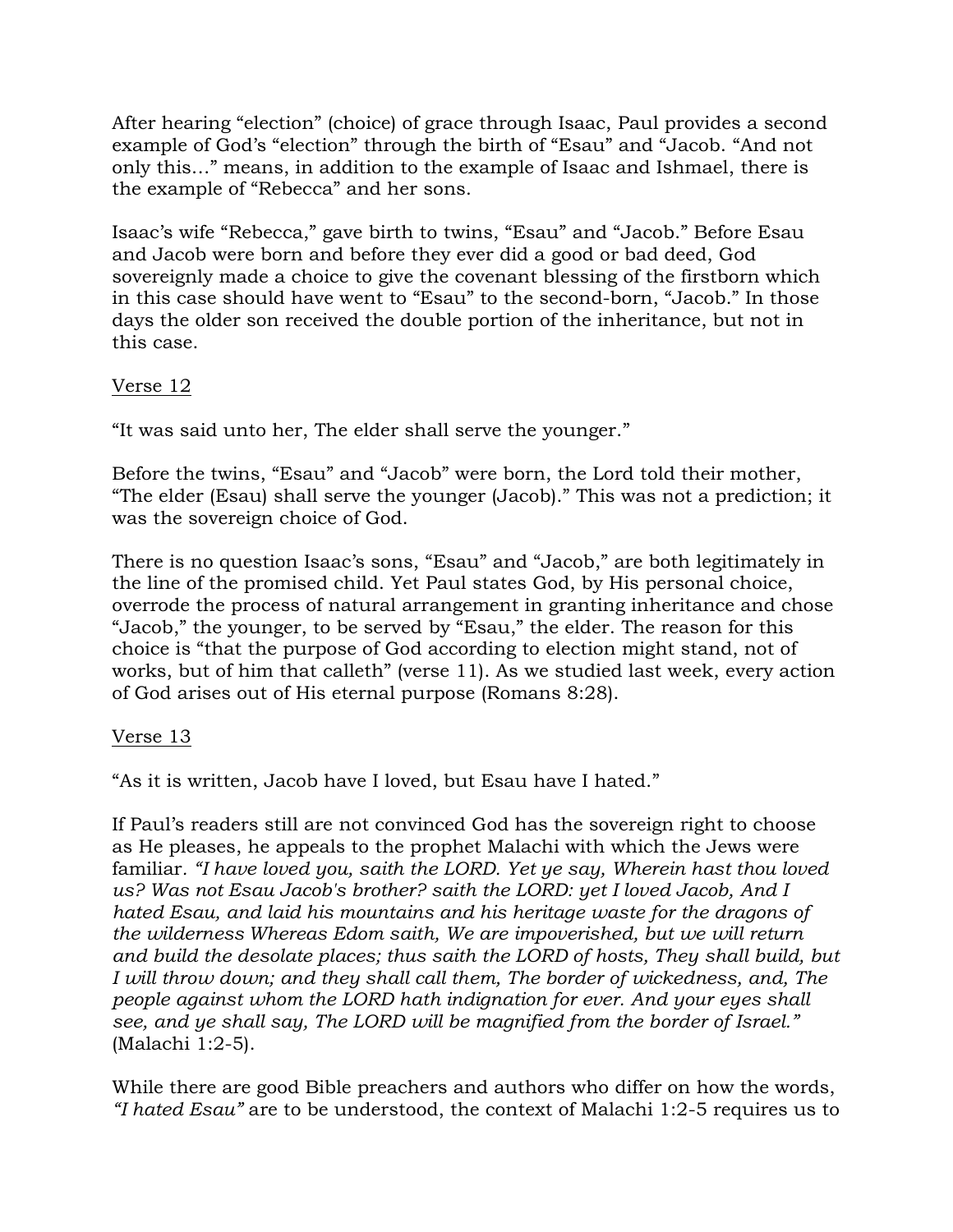understand this means more than God loved Esau less than Jacob. There is no need for us to try to explain away the word "hate."

Does God "hate?" How can a God of love "hate?" The Hebrew word for *"hate"* in Malachi 1:3, is *sane* {sah-NAY}. While the word can be used to express emotional displeasure, it has more to do with one's priorities than with his or her emotions. "Esau" made a choice for a bowl of soup over his covenant blessing (Genesis 25:29-34). As a result, his descendants, the Edomite's, incurred the wrath of God, not in uncontrollable anger, but in righteous judgment. God's choice to "hate" Esau and "love" Jacob is absolutely righteous and just. He does the same with individuals who sin and do not repent.

# **God's Merciful Character (Romans 9:14-18)**

# Verse 14

"What shall we say then? Is there unrighteousness with God? God forbid."

If you have questions after what you have just studied, breathe a sigh of relief. Paul's readers had plenty of questions also. To head off their questions, Paul engages in his usual pattern of asking and answering a question before others have opportunity to do so. That is the meaning of "What shall we say then?"

Paul asks, "Is God unrighteous because He loved Jacob and hated Esau?" His answer is, "God forbid." To the human observer, the choice of "Jacob" over "Esau" prior to their birth appears unfair. But this is because we as humans are looking at things on the basis of limited knowledge. Paul's response to the thought could God ever be unjust is choosing one over another is, "God forbid," or, "May it never be!"

Although the subject of God's sovereignty and election may be difficult to understand, Christians should never, ever, not for one moment, entertain the thought God is unjust or unfair when it comes to His work in man's salvation (Ephesians 1:3-6).

# Verse 15-16

"For he saith to Moses, I will have mercy on whom I will have mercy, and I will have compassion on whom I will have compassion. So then it is not of him that willeth, nor of him that runneth, but of God that sheweth mercy."

In this verse, Paul illustrates his denial of injustice in God by quoting from Exodus 33:19, *"And he said, I will make all my goodness pass before thee, and I will proclaim the name of the LORD before thee; and will be gracious to whom I will be gracious, and will shew mercy on whom I will shew mercy."* Commenting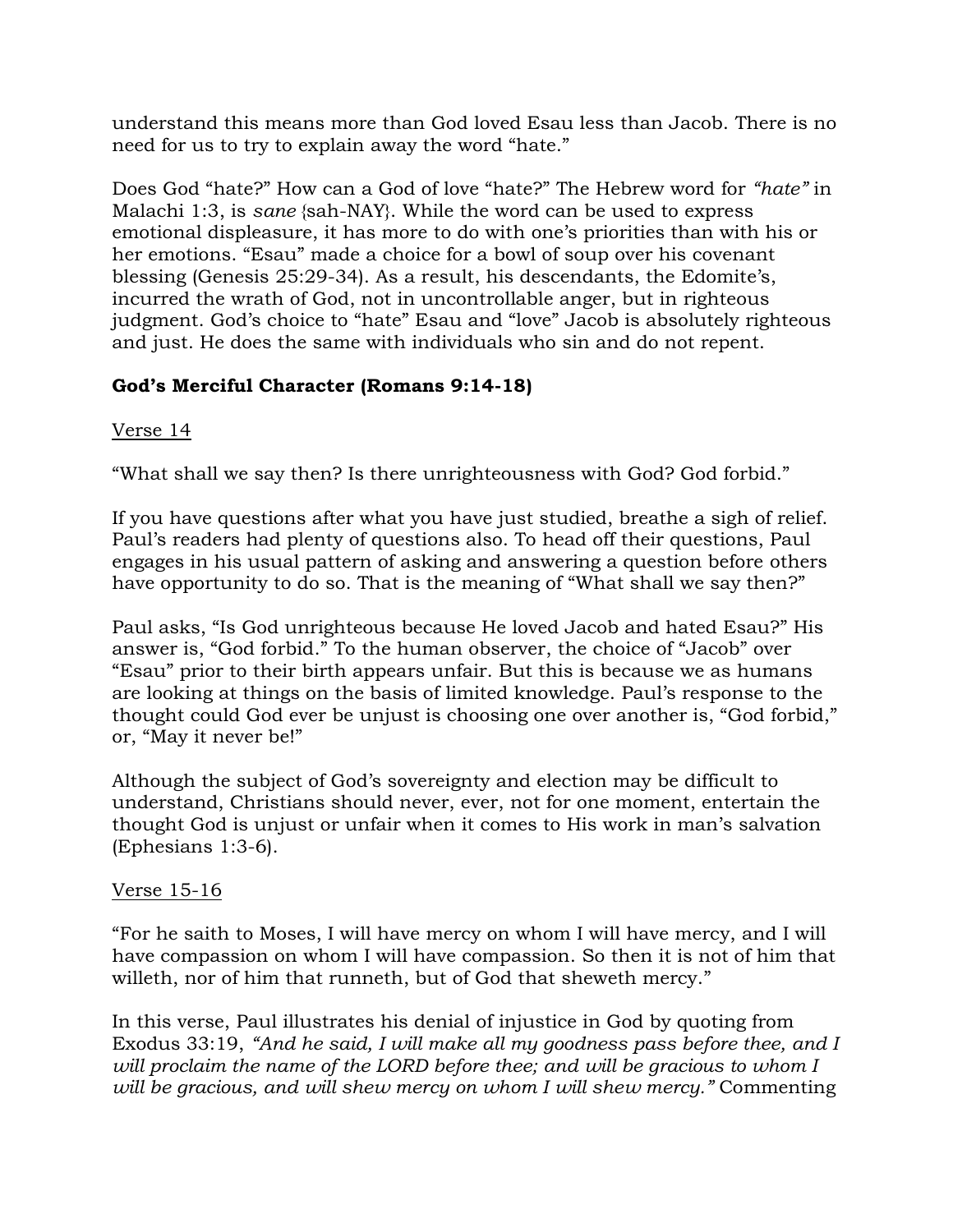on this verse, Doctor Oliver B. Greene writes, *"These words were spoken to Moses in connection with his prayer for a general forgiveness for the people, which was refused (Exodus 32:31-35), and his request to behold God's glory, which was granted (Exodus 33:12-19). Paul points out that even the great Hebrew captain Moses could not attain grace from God on any ground except that of God's unmerited favor" (The Epistle of Paul to the Romans: The Gospel Hour, Inc., page 313, par.1).* 

Notice in verses 15 and 16, Paul says nothing about justice. He only speaks about "mercy." The question in verse 14 was, "Is God unrighteous in choosing "Jacob" over "Esau?" Paul's answer is all about "mercy." Salvation is not about fairness; it is about "mercy." Salvation is not about getting what you deserve; it is about "mercy." If you want to get what you deserve, the answer is God's wrath and torment forever.

What does "mercy" and "compassion" mean? God's "mercy" is the outward manifestation of His inward "compassion." God gives "mercy" to sinners because He is a merciful God and it is His choice to give it (Exodus 34:6; Psalm 103:8; Luke 6:36; Hebrews 2:17).

Salvation is all about the sovereign choice of God to demonstrate His "mercy" and "compassion." That truth is magnified in Paul's words, "So then it is not of him that willeth, nor of him that runneth, but of God that sheweth mercy." God's "mercy" is not a response to human desire or human works. It is not of "him that willeth," meaning desires or wishes. It is not of "him that runneth," meaning the one who works for salvation.

Salvation is not received because man wants it. Salvation is not received because man runs or works for it. It is received purely and simply because of God's "mercy" and "compassion" (Isaiah 48:3)

#### Verse 17

"For the scripture saith unto Pharaoh, Even for this same purpose have I raised thee up, that I might shew my power in thee, and that my name might be declared throughout all the earth."

Paul presents another illustration from the life of "Pharaoh." The case of "Pharaoh" in Egypt illustrates this principle of "mercy." God "raised up" "Pharaoh" so He could demonstrate His power in the Egyptian ruler that Jehovah's "name might be declared throughout all the earth." If you read history and the word of God you will discover that is exactly what happened. The story of Pharaoh and the Exodus across the Red Sea is known the world over.